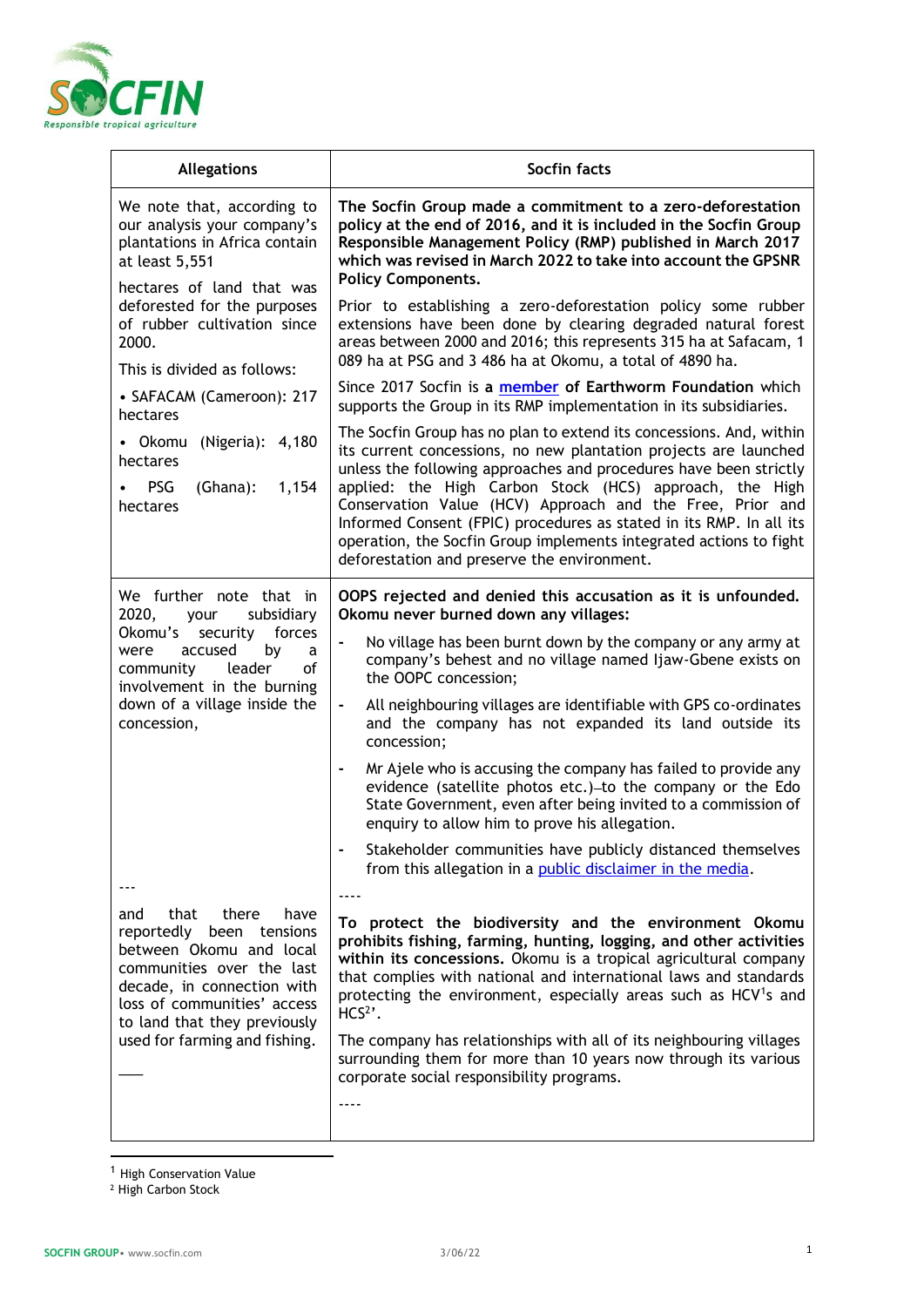| addition,<br>Okumu's<br>In.<br>plantations<br>are<br>located<br>within a forest reserve and<br>border a national park.     | In 1976, the Company was originally carved out of a de-reserved<br>area of the Okomu Forest Reserve by the Federal Government<br>of Nigeria who are the ultimate owners of these forest reserves in<br>Nigerian law. The government privatized the company through an<br>IPO3 only in 1990.                                                                                                                                                                                    |
|----------------------------------------------------------------------------------------------------------------------------|--------------------------------------------------------------------------------------------------------------------------------------------------------------------------------------------------------------------------------------------------------------------------------------------------------------------------------------------------------------------------------------------------------------------------------------------------------------------------------|
|                                                                                                                            | The Okomu concession borders the Okomu National Park<br>(ONP). Despite ONP being a biodiversity hotspot in the state, the<br>park and its natural habitat is coming under increasing threat and<br>pressure from logging activities and human encroachment in the<br>form of agriculture, deforestation, and adjacent population<br>growth; Okomu is working with the ONP authorities in activities<br>aimed at mitigating the threats and restoring degraded forest<br>areas. |
|                                                                                                                            | OOPC is listed on the Nigerian Stock Exchange which implies it<br>conducts its operational activities in strict compliance with the<br>laws of the Country and the most demanding international<br>standards in its sector.                                                                                                                                                                                                                                                    |
| We also note that conflicts<br>with local communities<br>have been reported in<br>Socfin-controlled<br><b>Plantations:</b> | LAC and SRC never evicted any community nor did they destroy<br>any structures since the concessions were taken over and have<br>always operated within the concession boundaries granted by<br>the Government contrary to the image depict by the NGO's (in the<br>report you used as a source) and reported by a Swiss TV show which<br>removed its emission after seeing Socfin evidence.                                                                                   |
| in Liberia                                                                                                                 | At the same time, the NGO removed its report from its website as<br>well then uploaded a new version later.                                                                                                                                                                                                                                                                                                                                                                    |
| We also note that conflicts<br>with local communities<br>have been reported in<br>Socfin-controlled                        | Safacam and the Socfin Group selected an RSPO auditor firm<br>from a list of Certifying Bodies, accredited by Assurance Services<br>International (ASI) and registered by RSPO. These experts<br>conducted their mission impartially and independently.                                                                                                                                                                                                                        |
| plantations:<br>in Cameroon                                                                                                | Maintaining good neighbourly relationships with the communities<br>living in and around its plantation is of utmost importance to<br>Safacam. The frank and direct dialogue was reinforced since 2019<br>with the recruitment of a dedicated community liaison officer. It<br>has allowed for the provision and implementation of constructive<br>solutions and projects with the populations, ensuring serene<br>cohabitation of the parties in the long term.                |

## Conclusion:

The Group's responsibilities obviously extend to the respect of human rights and have integrated the first internationally recognised framework of the UN Guiding Principles in its responsible management policy. Our approach is formalized in our responsible management policy, which was renewed and strengthened in 2022 in order to include the GPSNR policy components.

We are a **founding member of the Global Platform for Sustainable Natural Rubber** (GPSNR)<sup>4</sup> which has as a mission to lead socio-economic and environmental performance improvement in the natural rubber supply chain.

GPSNR has the advantage that it can count all natural rubber supply chain players among its members, as well as representatives from civil society - *it might be interesting for you to join this platform*.

Socfin is also a member of the executive committee of GPSNR which confirms its leading role in the initiative. We are convinced that GPSNR, as a multi-stakeholder platform will become the

<sup>&</sup>lt;sup>3</sup> Initial Public Offering